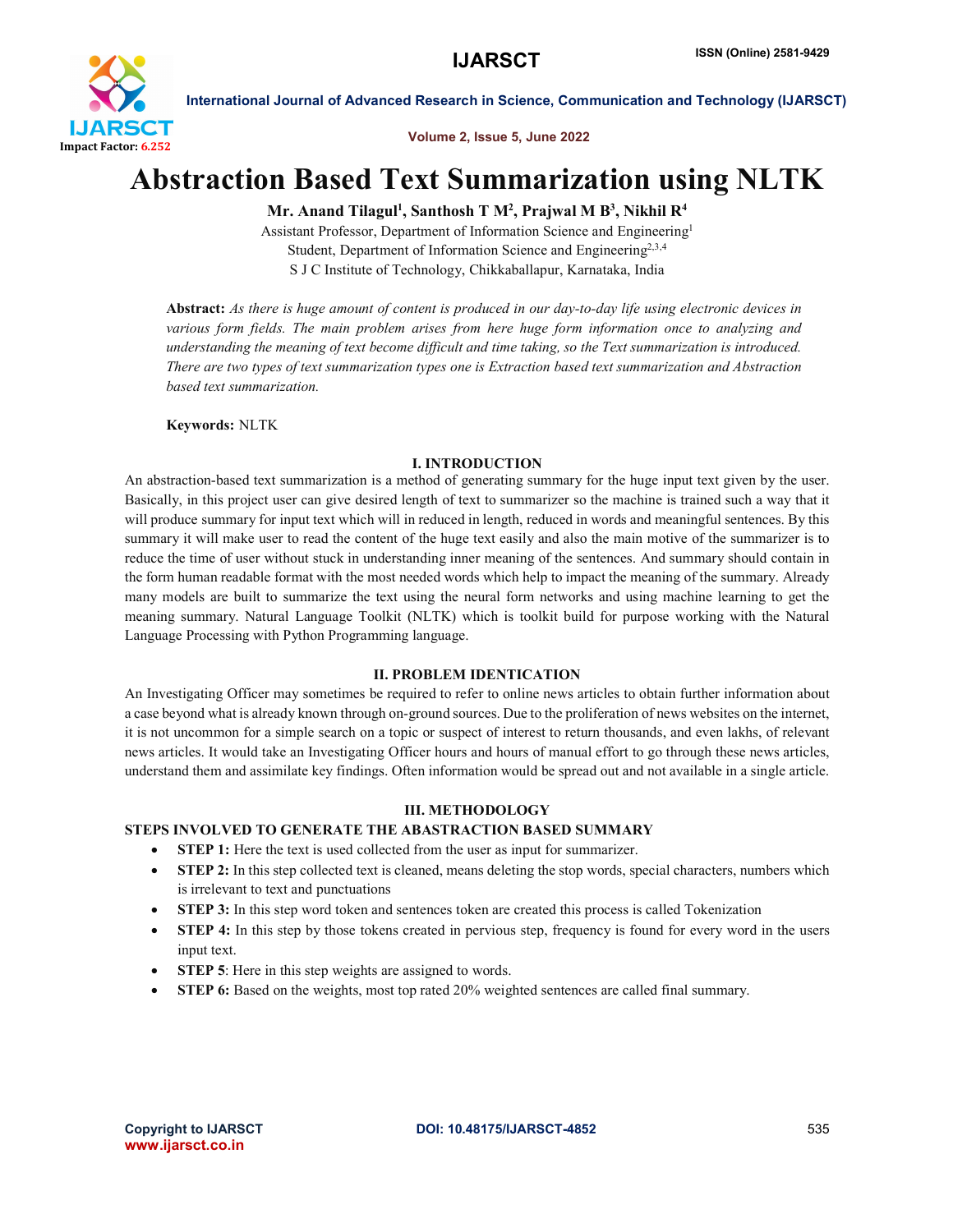

#### Volume 2, Issue 5, June 2022



Figure 1: Summary Generation Process

#### IV. IMPLEMENTATION

The pseudocode of a NLTK TEXT- SUMMARIZER mechanism **Start** INPUT: Un-summarized Text Output: Summary For given input Text 1. Import nltk , (import by typing " PIP INSTALL NLTK" command) 2.import Stopwords 3. Def nltk\_summarizer(TEXT) 4. SW = set(stopword.word("English")) 5. words = word\_tokenize(TEXT) 6. freqTable=dict( ) 7. // Removing Stop Words for word in words 8. word = word.lower( $)$  9. if word not in stopWords 10. if word in freqTable 11. freqTable[word]  $+= 1$  12. else 13. freqTable[word] = 1 14. end for 15. sentence  $list = sent$  tokenize(docx) 16. max  $freq = max(freqTable values()$  17. for word in freqTable.keys( ) 18. freqTable[word] = (freqTable[word]/max\_freq) 19. sentence  $scores = \{\}$  20. for sent in sentence\_list 21. for word in nltk.word\_tokenize(sent.lower( )) 22. if word in freqTable.keys( )

www.ijarsct.co.in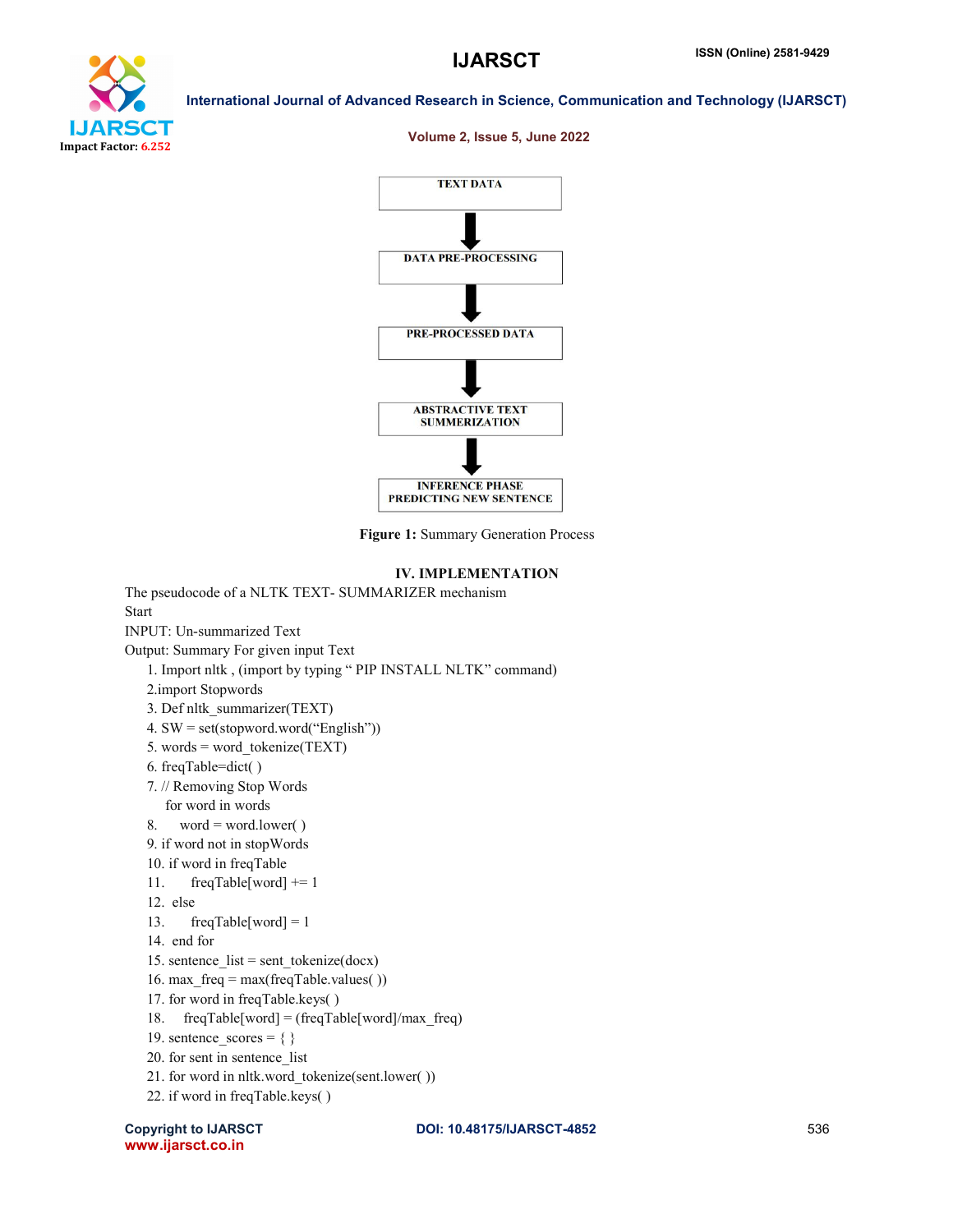

#### Volume 2, Issue 5, June 2022

- 23. if len(sent.split(' ')) < 30
- 24. if sent not in sentence scores.keys()
- 25. sentence  $\text{scores}[\text{sent}] = \text{freqTable}[\text{word}]$
- 26. else
- 27. sentence\_scores[sent] += freqTable[word] //total number of length of words.
- 28. end for
- 29. end for
- 30. return summary
- 31. Stop

### V. TESING.

| $\mathbf C$    | <b>TEST CASE</b>                                                  | <b>EXPECTED OUTPUT</b>                                         | <b>OBTAINED OUTPUT</b>                             | <b>RESULT</b> |
|----------------|-------------------------------------------------------------------|----------------------------------------------------------------|----------------------------------------------------|---------------|
|                | Passing the text input                                            | should<br>be<br>read<br>Text<br>and<br>displayed in input area | Text should be read and<br>displayed in input area | Pass          |
| $\mathfrak{D}$ | Passing the text input<br>as null                                 | Show alert messages<br>"Enter the text"                        | Show alert messages "Enter"<br>the text"           | Pass          |
| 3              | Selecting the NLTK<br>method                                      | Ready to create summary                                        | Ready to create summary                            | Pass          |
| $\overline{4}$ | Without<br>selecting<br>the NLTK method                           | An error should be thrown<br>specifying "importing NLTK "      | An error is thrown                                 | Pass          |
| 5              | model should<br>The T<br>return reduced and<br>meaningful summary | Abstractive summary will<br>be displayed                       | Abstractive summary will<br>be displayed           | Pass          |

### VI. RESULTS

- 1. The solution should take the desired length of summary from the user as an input should return summarized output.
- 2. The most important output of these Abstraction based text summarizer is to reduce the reading time.
- 3. Abstraction based text summarization produces meaningful sentences.
- 4. It makes the user to read the summarized output easily.
- 5. It gives short, exact and more content full summary without repetitive summary.

| <b>Summary using NLP</b>                                                                                                                                                                                                                                                                                                                                                                                                                                                                                                                                                                                                                                                                                                                                                                                                                             |                                             |
|------------------------------------------------------------------------------------------------------------------------------------------------------------------------------------------------------------------------------------------------------------------------------------------------------------------------------------------------------------------------------------------------------------------------------------------------------------------------------------------------------------------------------------------------------------------------------------------------------------------------------------------------------------------------------------------------------------------------------------------------------------------------------------------------------------------------------------------------------|---------------------------------------------|
| <b>Enter Text Here</b>                                                                                                                                                                                                                                                                                                                                                                                                                                                                                                                                                                                                                                                                                                                                                                                                                               |                                             |
| A quip in Tesler's Theorem says "AI is whatever hasn't been done yet. These issues have been explored by myth, fiction and philosophy since antiquity. Marvin Minsky agreed, writing, "within a generation<br>They failed to recognize the difficulty of some of the remaining tasks. By 1985, the market for AI had reached over a billion dollars. In 2011, a Jeopardy! champions, Brad Rutter and Ken Jennings, by a<br>significant margin. No. 1 ranking for two years. Goals can be explicitly defined or induced. Al often revolves around the use of algorithms. An algorithm is a set of unambiguous instructions that a mechanical<br>સંસ્થાન પર પ્રાથમિક સંસ્થાઓના સંસ્થા માત્ર પ્રાપ્ય થયેલ આવ્યા હતા. તેમના સંસ્થાન સંસ્થિત પ્રસંગ પર પ્રાપ્ય થયેલ                                                                                       | <b>Provident Controller Controller Bank</b> |
| <b>Summary Choice</b>                                                                                                                                                                                                                                                                                                                                                                                                                                                                                                                                                                                                                                                                                                                                                                                                                                |                                             |
| <b>NLTK</b>                                                                                                                                                                                                                                                                                                                                                                                                                                                                                                                                                                                                                                                                                                                                                                                                                                          |                                             |
| Summarize Via Text                                                                                                                                                                                                                                                                                                                                                                                                                                                                                                                                                                                                                                                                                                                                                                                                                                   |                                             |
| This includes embodied, situated, behavior based, and nouvelle Al. These inferences can be obvious, such as since the sun rose every morning for the last, days, it will probably rise tomorrow morning as well . In,<br>Jeopardy champions, Brad Rutter and Ken Jennings, by significant margin. There are three philosophical questions related to Al citation needed And, of course, other risks come from things like job losses. Classic<br>evolutionary algorithms include genetic algorithms, gene expression programming, and genetic programming, few companies involved with Al include Tesla, Google, and Apple, kernel methods such as the support<br>vector machine SVM, Gaussian mixture model, and the extremely popular naive Bayes classifier. Applications include speech recognition, facial recognition, and object recognition, |                                             |

www.ijarsct.co.in

Copyright to IJARSCT **DOI: 10.48175/IJARSCT-4852** 537